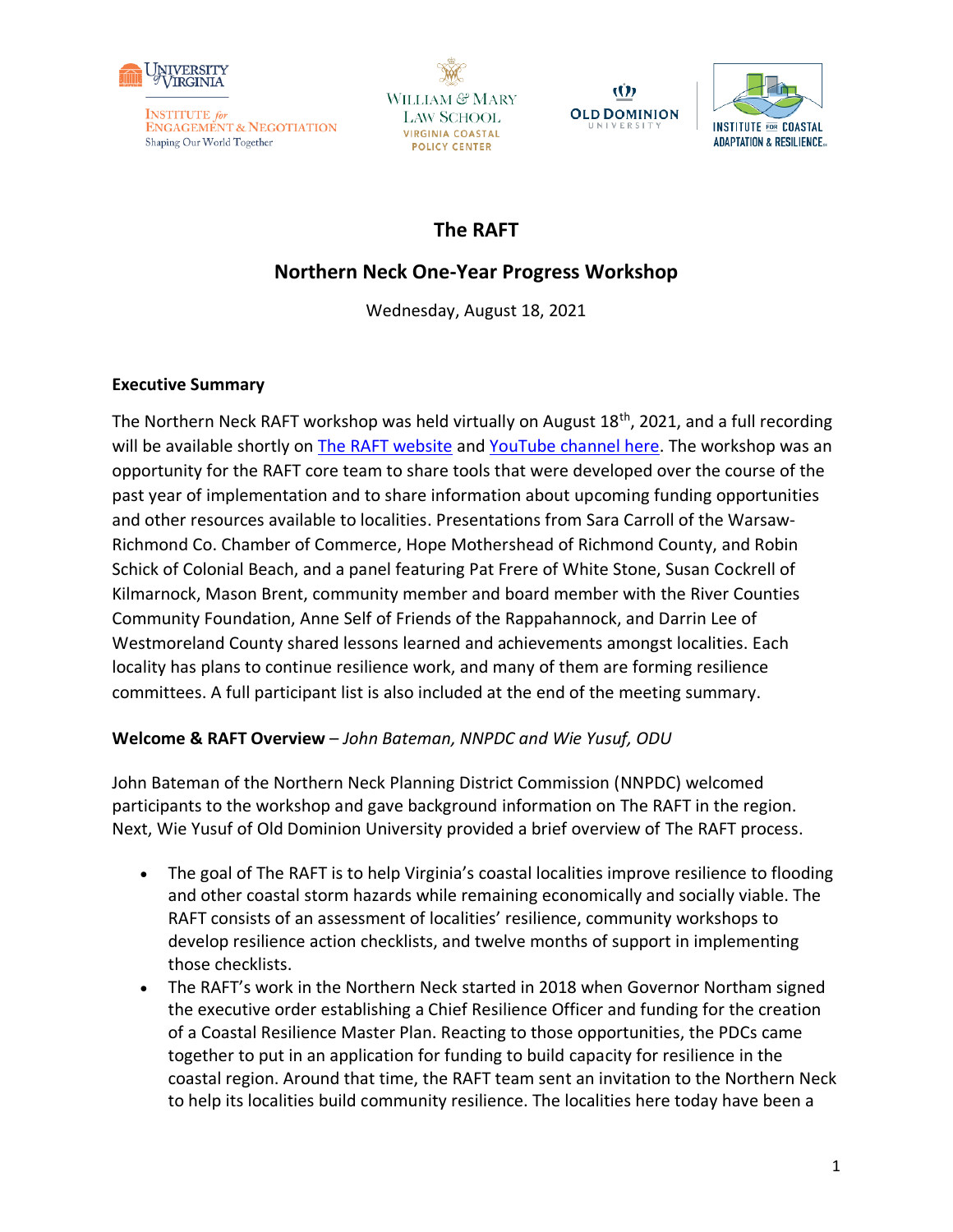

**ENGAGEMENT & NEGOTIATION** Shaping Our World Together

WILLIAM & MARY **LAW SCHOOL VIRGINIA COASTAL POLICY CENTER** 



Ŵ

part of that process for the last 12 months, and have done some great work. There is increasing recognition that we need to be proactive in planning approaches. This workshop offers the opportunity to share progress and kick off the next phase of resilience work.

**Tools and Resources from The RAFT** – *Elizabeth Andrews, VCPC; Wie Yusuf ODU; Sierra Gladfelter, IEN; Tanya Denckla Cobb, IEN; and Anne Nelson Stoner, IEN*

- *[Incorporating Resilience into Comprehensive Plans](https://raft.ien.virginia.edu/raft-resilience-research-policy-products)* Resilience in comprehensive planning was a high priority for a number of Northern Neck localities, so The RAFT team hosted a webinar in April 2021 to share examples and best practices for incorporating resilience into comprehensive planning. The [videos](https://www.youtube.com/playlist?list=PLX1zjRLo43yq6L4DU8J2nuyi2jv4x-wNm) and [slide decks](https://raft.ien.virginia.edu/system/files/Portsmouth_Comp_Plan_Workshop_23%20Apr%202021.pdf) from this webinar are posted on the RAFT website. A [document](https://raft.ien.virginia.edu/system/files/Comprehensive%20Plan%20Comparison%20Chart.pdf) of best practices for integrating resilience into comprehensive planning is also available.
- *Emergency Risk Communication Tool for [Counties](https://raft.ien.virginia.edu/system/files/County%20ERC%20Planning%281%29.pdf) and [Towns](https://raft.ien.virginia.edu/system/files/Town%20ERC%20Planning%282%29.pdf)* The purpose of this tool is to help localities develop emergency risk communication plans. These plans are designed to support preparedness, response, and recovery from an emergency event. Emergency risk communication helps to maintain trust and improve outcomes through informed decision-making and behavioral change by residents. This tool outlines a seven-step process and includes forms and templates which localities can use to do an inventory of communication assets, a gap analysis, and emergency scenario planning.
- *[Small Business Resilience Guide](https://www.floodingresiliency.org/coastal-virginia-small-business-resilience-self-assessment-and-guide/)* This guide is a resource to ensure that the economic base is supported throughout efforts to build resilience. It is a tool for localities, businesses, and organizations supporting businesses, and includes a self-assessment and recommended actions to improve resilience. The guide was created with help from businesses in Warsaw, and currently takes the form of a workbook containing the selfassessment with additional resources for exit planning, succession planning, and online business. A web-based tool is currently being developed.
- *[Community Worksheet on Vulnerability](https://raft.ien.virginia.edu/system/files/Exercise%20Contextualizing%20Natural%20Hazards%20and%20Impacts%20on%20Vulnerable%20Populations_Final.pdf) and [Data List](https://raft.ien.virginia.edu/system/files/Data%20for%20Vulnerability%20Mapping.pdf) for Planning –* These tools were developed iteratively with Westmoreland County and Richmond County, after both localities identified early on that they needed identify impacts on vulnerable populations. The Vulnerability Assessment Worksheet is designed to assess hazards and their impacts on vulnerable populations. The worksheet currently focuses on flooding, but could be adapted to any hazard, and works through flood risk assessment, vulnerable population identification, identification of data gaps, and development of a strategy. A data list of resources that could help to fill data gaps during vulnerability assessment is also available. This list will continue to be updated by the NNPDC.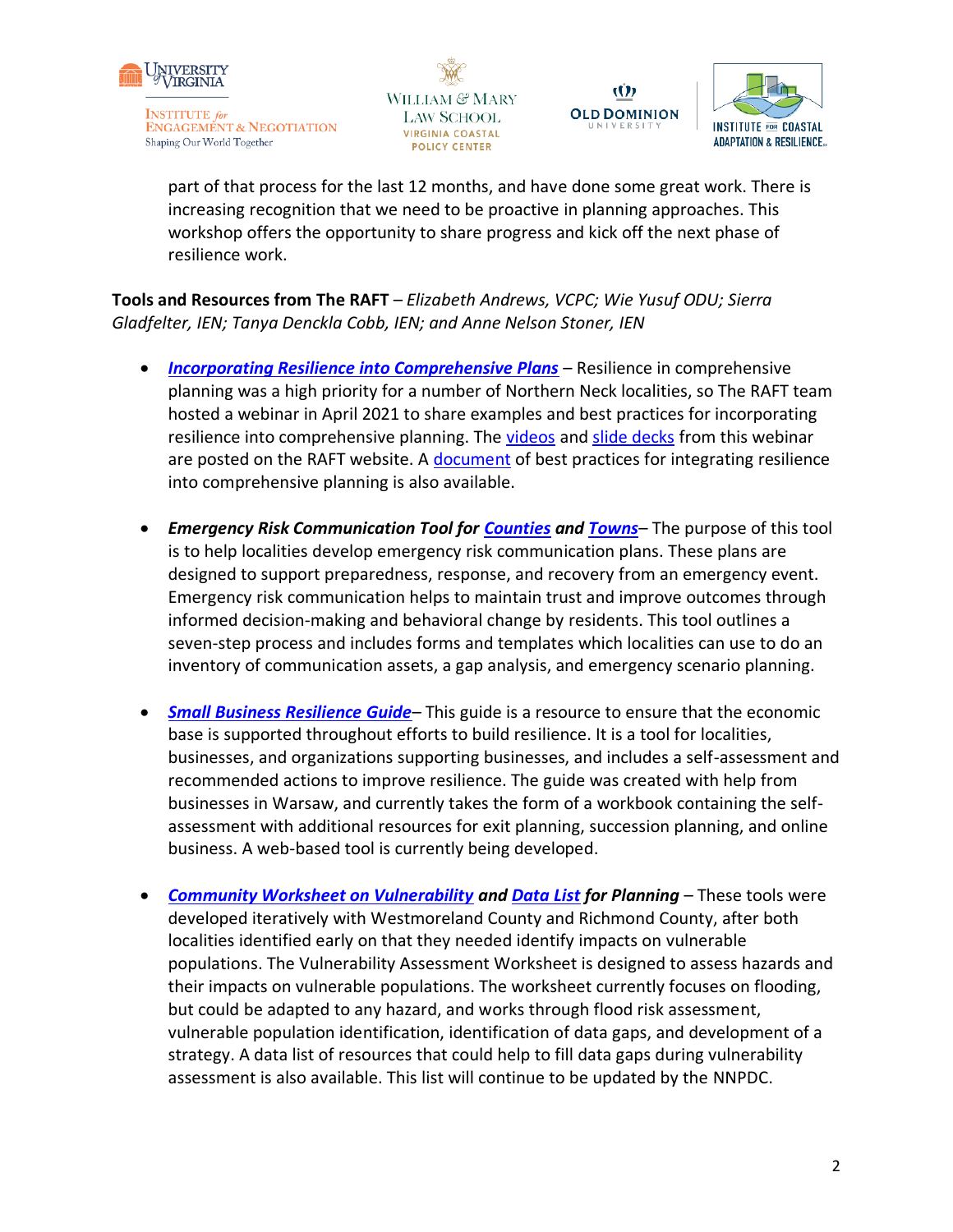

WILLIAM & MARY **LAW SCHOOL VIRGINIA COASTAL POLICY CENTER** 



Ŵ

- *[Resilience Committee Formation Worksheet](https://raft.ien.virginia.edu/system/files/Resilience%20Committee%20Brainstorming%20Worksheet_FINAL.pdf) –* Forming an ongoing resilience committee was a high priority for many localities, and the RAFT team put together a worksheet that helps localities find the right parameters for their community. Resilience committees can help serve as a liaison with different community members and organizations, and keep resilience at the top of mind in the operations of a locality.
- *COVID Rapid Response [Final Report](https://raft.ien.virginia.edu/system/files/The%20Impacts%20of%20COVID-19%20on%20Service%20Delivery%20in%20the%20Northern%20Neck_%20Barriers%2C%20Lessons%2C%20and%20Opportunities%20for%20Increased%20Resilience_August%202021.pdf) and [Asset Map](https://www.google.com/maps/d/u/0/edit?mid=1bWAgIdMWQ_Q6HBg_HeJ1Kc4EoNzild56&usp=sharing) –* The RAFT team recognized that the COVID-19 pandemic was a stress test for many critical services in the Northern Neck region. Sierra and Anne Nelson launched a project to understand how the delivery of critical services, including libraries, schools, and mental health resources, were impacted and where gaps exist. They interviewed critical service providers last fall and winter, and developed an asset map and report to document findings. The report offers insights into gaps, vulnerable populations, and adaptations due to COVID that could have a lasting positive impact. The asset map shows critical service provider locations, service areas, hours of operation, and contact information, and will be maintained going forward by the Northern Neck Resource Council.
- *Questions and Discussion –* Tanya invited any questions or comments about the tools. Victoria Luna of Colonial Beach shared that her town is getting ready to roll out a new comprehensive plan that incorporates resilience, and thanked the RAFT team for helping to build it. John Bateman expressed that he is really happy to have these tools and that they will help continue the momentum from the RAFT.
	- o *Note:* Links to the tools shared above and additional resilience resources are available in this [Resilience Resources Document.](https://drive.google.com/file/d/1SjUXKH7yimbItdvEe9w_5s_Kaq6b24Uh/view?usp=sharing)

**Locality Presentations: Community Achievements & Application of RAFT Tools**– *Moderator, Wie Yusuf, ODU*

• *Town of Warsaw: Sara Carroll, President, Warsaw-Richmond Co. Chamber of Commerce-* In Warsaw, Sarah shared that resilience was a critical issue for retaining small businesses. About five businesses gave insight into the Small Business Resilience Guide, giving input on exit strategies, succession planning, continuity of operations planning, hiring/retention/benefits, and online sales. The Chamber of Commerce wanted to make sure that they had a collection of resources to help businesses be successful long-term, retain existing businesses, and draw in new businesses. Warsaw's other priorities during the RAFT included working with Richmond on an Emergency Management Communication Strategy, reviewing town ordinances to find opportunities to increase resilience in planning and stormwater management, working on the Bounds project, and improving water infrastructure. Our next steps include completing the Bounds Project and distributing the SBRG to small businesses.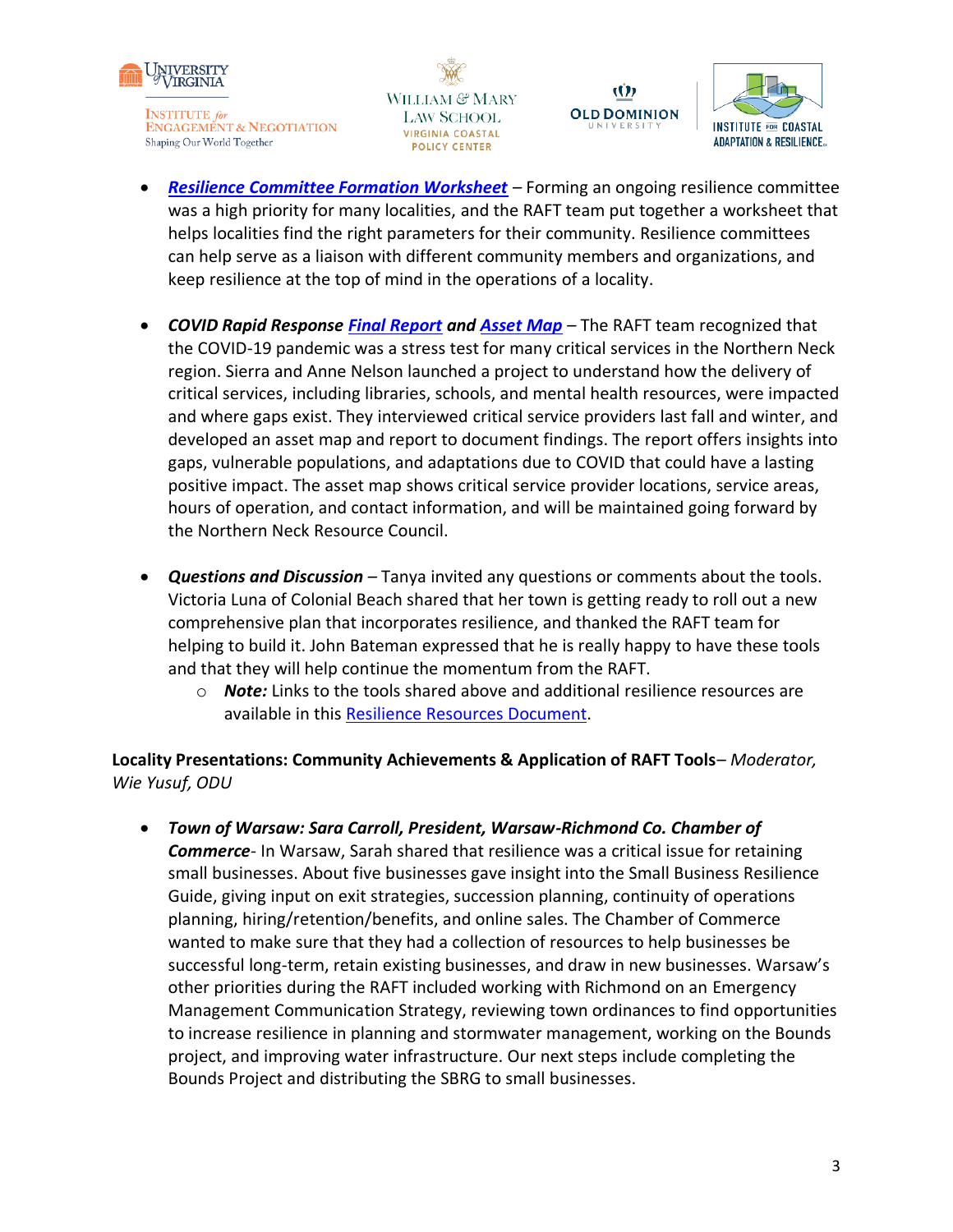

WILLIAM & MARY **LAW SCHOOL VIRGINIA COASTAL POLICY CENTER** 



Ŵ

**OLD DOMINION** 

- *Richmond County: Hope Mothershead, Director of Planning & Zoning-* Hope Mothershead shared that Richmond County developed a resilience communication strategy, established a coordination committee to carry out the strategy, created a county green infrastructure plan, assessed risk levels for vulnerable communities, and integrated resilience into all plans. They established the Richmond Resilience Network, which will help Richmond County to share perspectives across siloes and provide mutual support across departments. The Network will meet once every other month, with nonprofits and representatives from various county departments, a representative from Warsaw, and Mitch Paulette and Hope Mothershead as co-directors. The County also explored green infrastructure projects and grants, assessed vulnerable communities, and benefited from the comprehensive planning workshop during the year of implementation. The Board has approved the Richmond Resilience Network, and Mitch and Hope look forward to using the network to share ideas, thoughts, and concerns.
- *Town of Colonial Beach: Robin Schick, Mayor-* Mayor Robin Schick shared that the Town of Colonial Beach had a prolific implementation year, and was able to get a tree canopy survey, improve GIS support, evaluate the zoning code to support green infrastructure, draft site plans for three green spaces, secure a tree planting grant for main street, begin a living shoreline project, apply for several grants, relocate the volunteer rescue squad from the floodplain, create a resilience subcommittee in the planning commission, establish communication with the County Emergency Response Coordinator, evaluate erosion on a critical shoreline, and receive historic commercial designation from the state. The biggest area for action moving forward is the development of a resilience communication strategy.
- *Questions and Discussion –* Following the locality presentations, meeting participants were invited to ask questions or share comments. Participants asked the following questions:
	- $\circ$  How do you plan to actively use the small business guide with small businesses? I assume some of the report activities and recommendations would have a cost for small businesses and/or require resources. How will the town/county help with that?
		- Warsaw hasn't quite gotten to that point with the Chamber of Commerce, but will be thinking through it and available to support going forward. Wie and John offered support as well, and Wie mentioned a tourism business resilience assessment report that her team created (available in the [resources document\)](https://drive.google.com/file/d/1SjUXKH7yimbItdvEe9w_5s_Kaq6b24Uh/view?usp=sharing).
	- $\circ$  How do your county leaders, especially elected officials, engage in the comprehensive plan for Richmond and use it as a key part of their decisionmaking?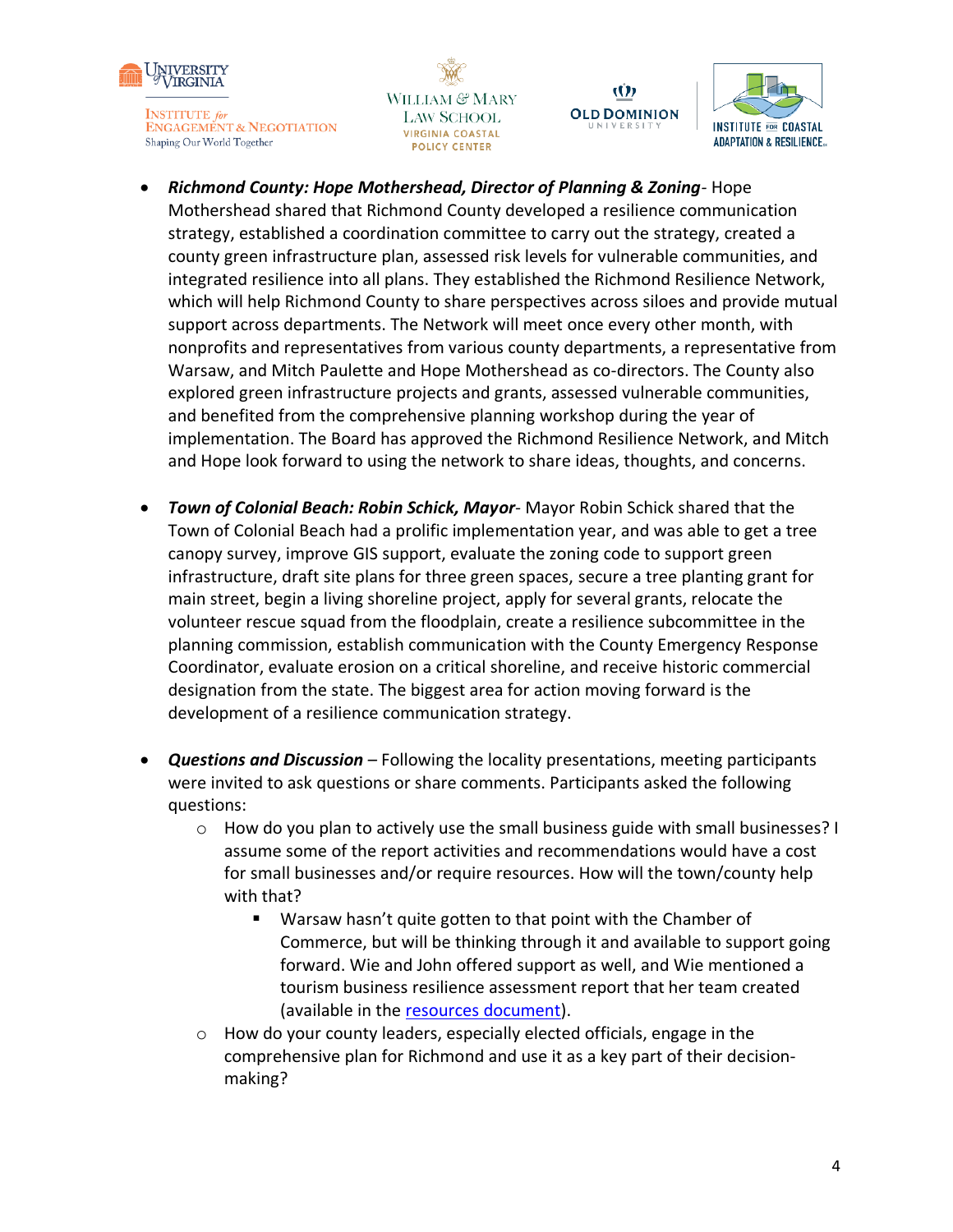





Richmond had done a review of their comprehensive plan, and decided to do a rewrite with new mapping. All of the commissions and board look to the comp plan as a guide and as intentions, so having it updated with the outlook of the citizens is very useful.

Ŵ

o The PDC has received a Small Watershed Grant from NFWF to continue supporting green infrastructure work in the region.

### **Locality Panel Discussion: Levers and Lessons in Advancing Community Resilience**–

*Moderator, Elizabeth Andrews, VCPC*

- **Town of White Stone: Pat Frere, Town Manager**
	- o Pat Frere shared that White Stone is a small town of 350 people, 60-70 businesses, and a small, part-time town staff. Before White Stone started the RAFT, town staff were working on a housing project, a public sewage system, some town-wide stormwater issues, and a business district revitalization project. When the RAFT began, 4-5 needs were apparent. The first was the lack of communication tools, lack of a website, and gaps in emergency services. The RAFT was able to narrow down key action items. White Stone made good progress on three items, some progress on one, and little on another. Drafting a town zoning ordinance will be the biggest priority moving forward. The biggest success story was the town-wide emergency communication strategy. A tornado struck near the town almost a year ago, and town staff realized that they have a significant elderly population that still relies mostly on landlines for communication. There will be a town-wide event at which free NOAA weather radios are distributed (funded by the River Counties Community Foundation) and residents are signed up for the code red community alert system this fall.
		- Elizabeth: How did White Stone go about prioritizing with such a small staff?
			- *Pat:* We tried to meld the RAFT action items with our long-term projects that were already underway. That helped prioritize and provide direction to us. The student teams were also incredibly helpful, and their work was very high quality.
		- Elizabeth: How are you thinking about resilience as you approach all your long-term projects?
			- Pat: We have realized that there is a need for a long-term townwide stormwater improvement plan. Being able to prioritize better is helpful for knocking out our list. Once all of these projects are finished, we will update and integrate resilience into our Comprehensive Plan.
- **Town of Kilmarnock: Susan Cockrell, Town Manager**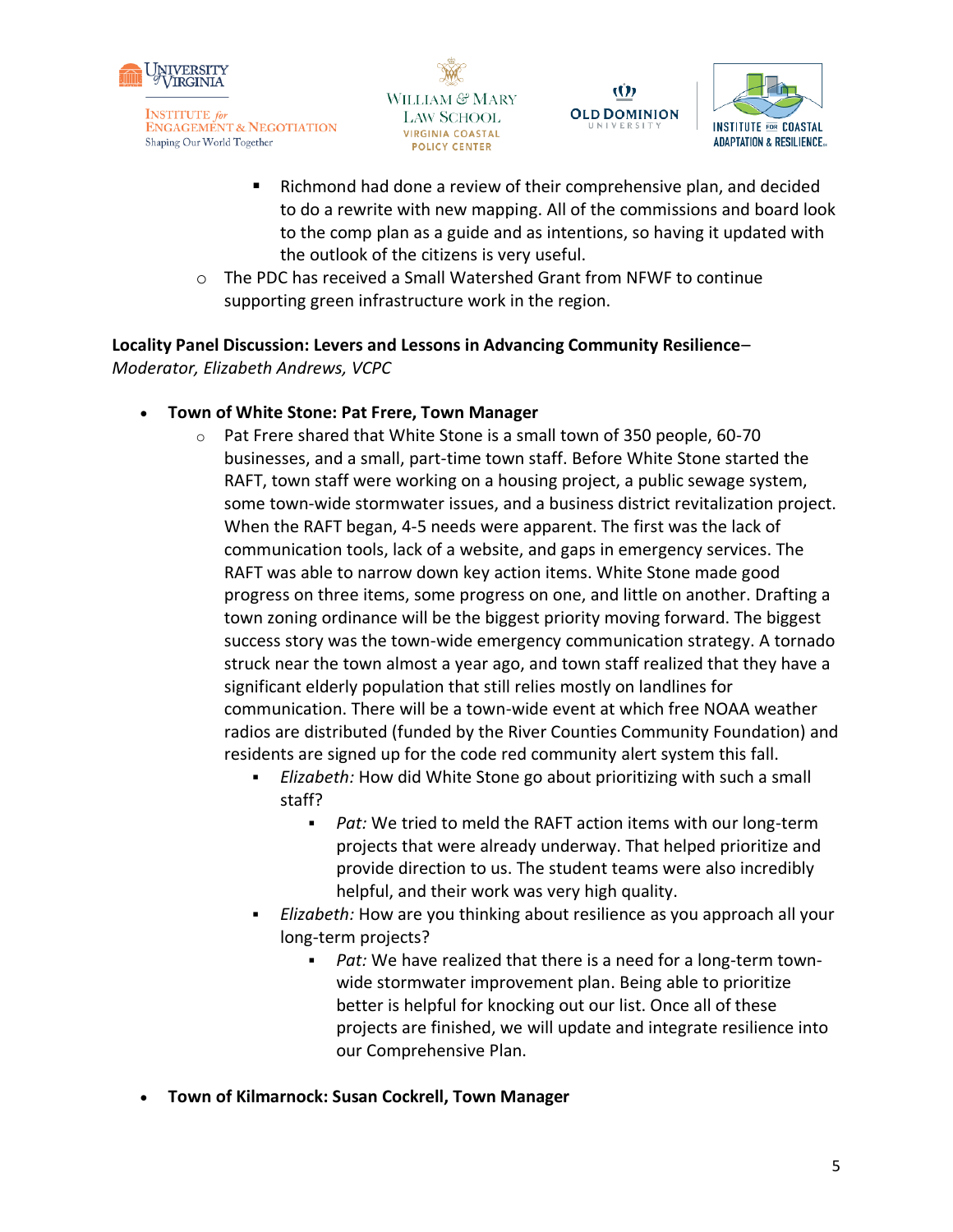





Ŵ

**OLD DOMINION** 

- o Susan Cockrell shared that looking beyond hazard mitigation is imperative for hazard mitigation in the Town of Kilmarnock. A holistic view is important, as is planning for both mitigation and prevention. Kilmarnock needed to connect with other localities for issues that were outside of the Town's normal scope. Kilmarnock is not in a low-lying area, but it has a hospital and a rescue squad, which are key infrastructure in crisis response for the region. Education efforts are also key to resilience in Kilmarnock. Resilience is not in everyone's lexicon, so there is a need to educate and discuss what resilience can mean from a policy perspective. Kilmarnock has engaged the PDC and is working to make sure that all long-term plans incorporate resilience. There are stormwater issues in the downtown, which need to be fixed urgently as rain events become more common. John Bateman has offered his assistance to coordinate with business owners, property owners, and VDOT to come to a solution, and keeping people out of their siloes is an essential part of that. The main issue going forward is the downtown area's drainage and how Kilmarnock can solve these complex problems with the new tools at our disposal.
	- *Elizabeth:* You made such an important point that making sure Kilmarnock functions well is important for the whole region. John pointed out in the chat that this really requires a whole government and whole of community approach, which is so true. How will you achieve this going forward?
		- *Susan:* I think every project or issue has to have a champion, and I think we need to work with Lancaster County government to set up a champion for each issue. The community always comes together in a crisis, so let's come together proactively as well and make everything bite-sized and tactical.

#### • **Northumberland County: Mason Brent, Community Leader**

 $\circ$  Mason Brent, a Northumberland County resident and business owner who is also on the board of the River Counties Community Foundation, shared his perspective on the RAFT and resilience. He noted that all of the initiatives highlighted in the workshop require funding and expressed interest in developing a formalized and integrated funding strategy for resilience projects using both public and private sources. He also spoke from his perspective as a farmer and noted with concern that in the last 2-3 years the severity of rain events has increased, resulting in inland erosion on agricultural fields. Northumberland is predominantly an agricultural county, and with increasing demand for food the country cannot afford to lose farmland. Several farmers in the area have observed similar inland erosion, and experimented with solutions, none of which have been successful yet. The RAFT needs to include mitigation protocols for inland erosion and other agricultural concerns.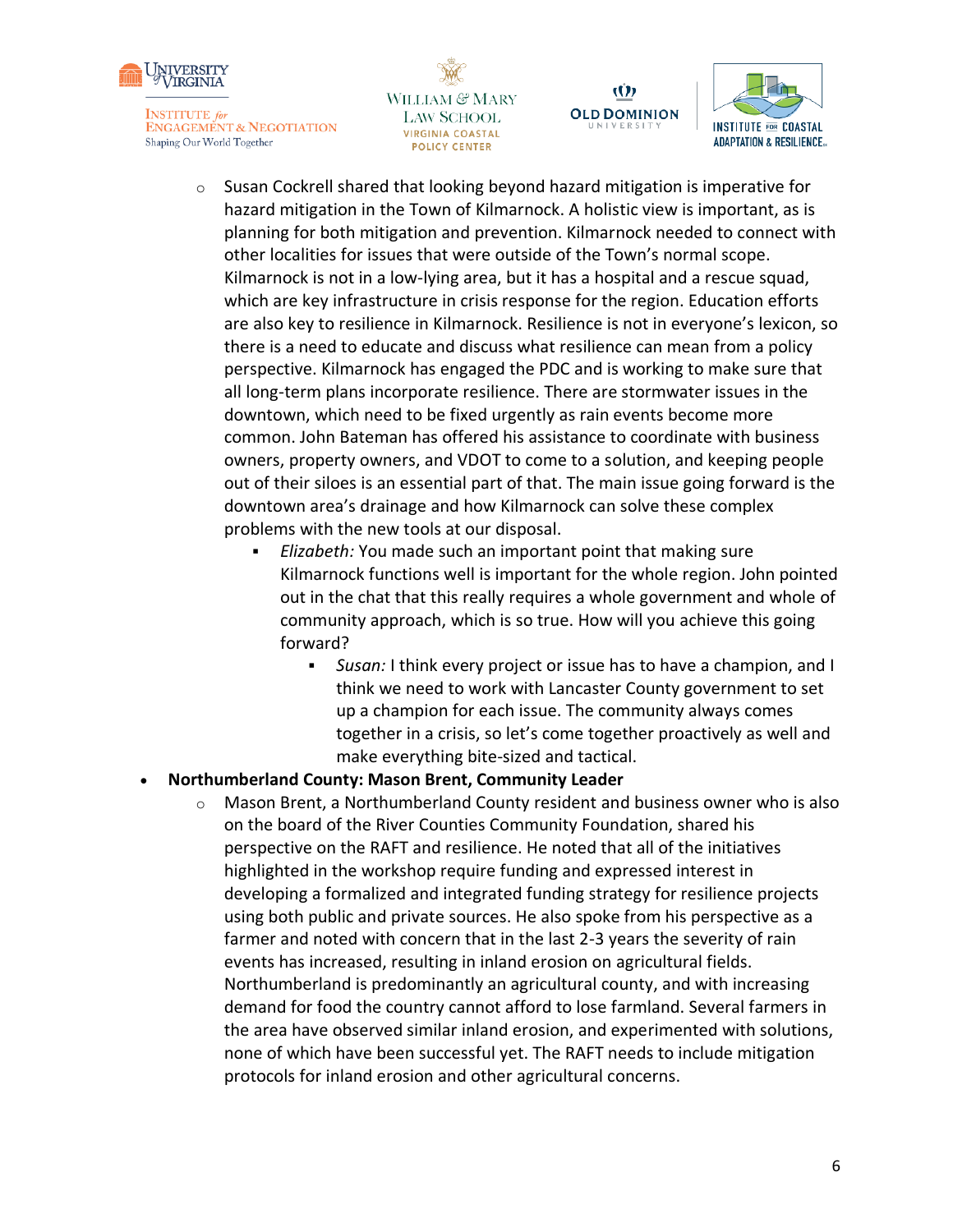





- Elizabeth: From your perspective as a resident, what do you think resilience looks like for the community?
	- *Mason:* Having been in business for most of my life, in the business world resilience and adaptation are part of the everyday job. Businesses always have to adapt to survive, so resilience is not a new concept there, but it is a new concept for me in the world of local government and in protecting our environment. I think it's a great process, and to me it's an ongoing everyday process.

### • **Lancaster County: Anne Self, Friends of the Rappahannock**

- $\circ$  Anne Self, the Lower Rappahannock River Steward with the environmental nonprofit Friends of the Rappahannock (FOR), agreed with previous speakers that resilience is an extremely complex issue. FOR focuses its efforts on the environmental part of resilience. Anne spoke to represent Lancaster County, but works throughout the Northern Neck. Funding is a huge hurdle for environmental resilience, and FOR has tried to take on some of the responsibility for that. One strategy FOR has used is holding tree giveaways to engage residents and give them ownership. Hearing from many different perspectives as part of the RAFT process has benefited the nonprofit. They are currently working with John Bateman to help all counties in the Northern Neck to come up with green infrastructure priorities. FOR gives away trees, does community tree planting days, and connects with the communities to keep projects moving.
	- Elizabeth: I think a lot of folks think of nonprofits as educators, but can you also play a role in collecting citizen input?
		- Anne: Our goal is to be ingrained in the community and be a voice for the river but also to recognize the balance between human and environmental needs. Working with localities is a great way to connect the environmental needs with human benefits.
	- Elizabeth: What do you think are some of the challenges for the region?
		- Anne: Every time you plant a tree or throw some oyster shells in the water, you're improving water quality. Right now, we're focusing on increasing the oyster population, and we also do a lot of shoreline work and tree planting. Watershed management is inherently holistic, and everything is connected.

• **Westmoreland County: Darrin Lee, Planner**

 $\circ$  Darrin Lee, a Planner with Westmoreland County, spoke about the county's GIS toolbox, which is used for planning and permitting. From a land use perspective, planners look at what long term things can be done to address resilience issues. There is immediate response to natural events, but planners also look at what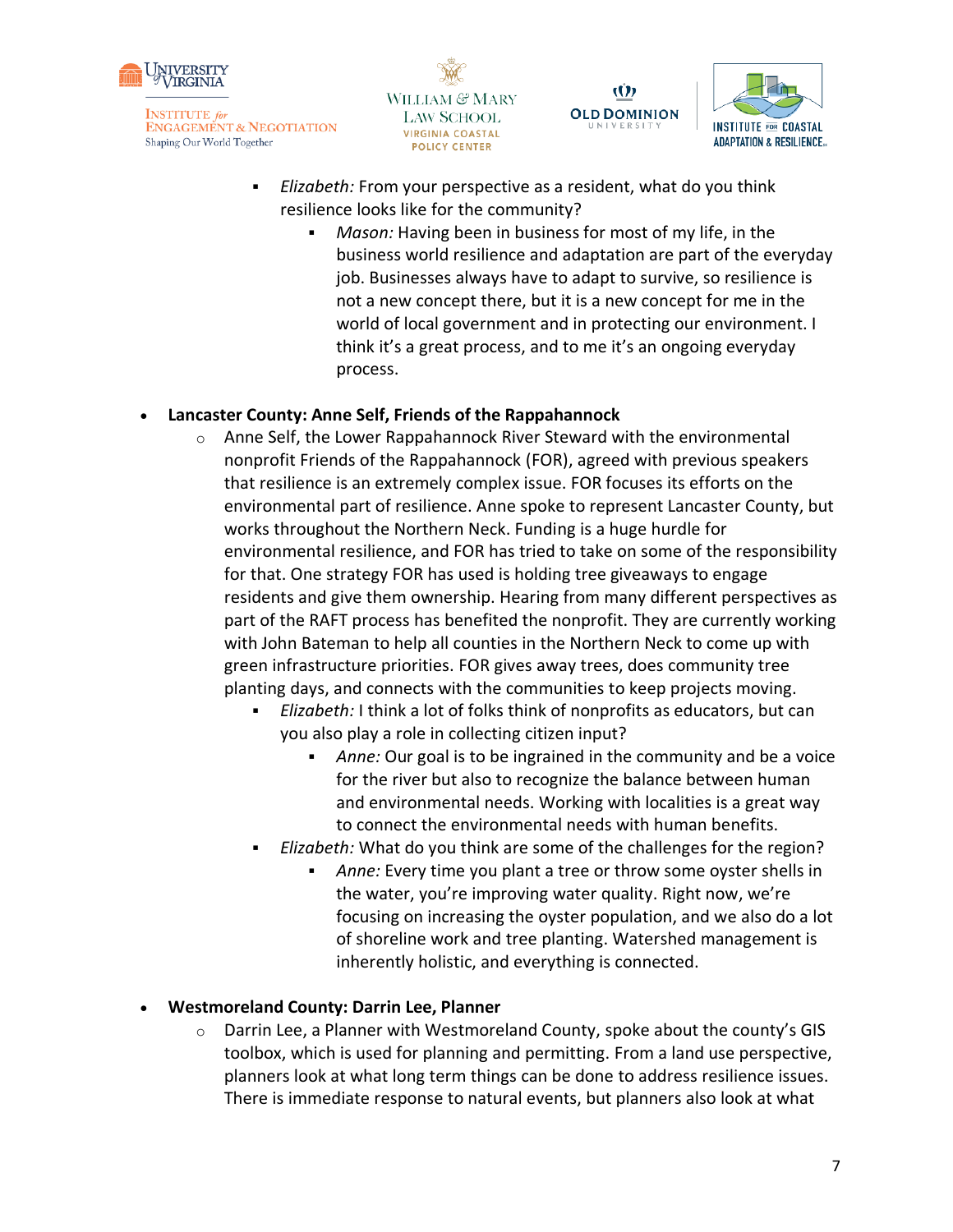





Ŵ

can be done at the planning and permitting stage. Tracking wetlands cases and permits over the long term also allows planners to understand how wetlands are responding to storms and changes over time. Developing story maps that highlight the benefits of living shorelines to property owners is one future action item. Westmoreland County also tracks where people have dead or dying trees, as well as tree removal and replacement within the riparian buffer, and that data can also give insight into flood risk. Darrin has also seen patterns in road closures located near certain streams, which helps the county understand where interventions may be needed. Westmoreland also keeps track of building footprints for new construction and is hoping to add attributes to that layer for building code standards. Every locality should have a specific GIS manager to handle data, and important information such as road closures should be shared across the region.

- Elizabeth: Did you have any other thoughts on platforms for data sharing or crowd sourcing data that could be helpful?
	- *Darrin:* I think it's just a matter of getting everyone on the same page and consistently sharing information amongst each other. Great GIS platforms already exist.
- o *Questions and Discussion –* Elizabeth thanked the panelists and invited general comments and questions from the participants.
	- John agreed that GIS staff and data are essential for local governments, and crowdsourcing has potential to capture more data. Support from the state and input from citizenry are essential to increasing resilience.

#### **Resilience Planning Going Forward: Role of Localities, PDC, and Ongoing Collaboration**

**Funding Opportunities to Support Continued Resilience**– *John Bateman, NNPDC and Elizabeth Andrews, VCPC*

John and Elizabeth shared an overview of future support the PDC can offer to assist with resilience efforts, as well as an overview of key upcoming funding opportunities for resilience projects. These are listed with hyperlinks in the [Resilience Resources doc](https://drive.google.com/file/d/1SjUXKH7yimbItdvEe9w_5s_Kaq6b24Uh/view?usp=sharing) available [at this link](https://drive.google.com/file/d/1SjUXKH7yimbItdvEe9w_5s_Kaq6b24Uh/view?usp=sharing) and in Appendix A of this summary.

• John shared that collaboration between local governments and nonprofits is very strong on the Northern Neck. The PDC provides technical assistance through the Coastal Zone Management program, assistance with Hazard Mitigation Plans, Comprehensive Planning, grant writing, and project identification. The upcoming Hazard Mitigation Planning process will incorporate results from the RAFT and input from residents in a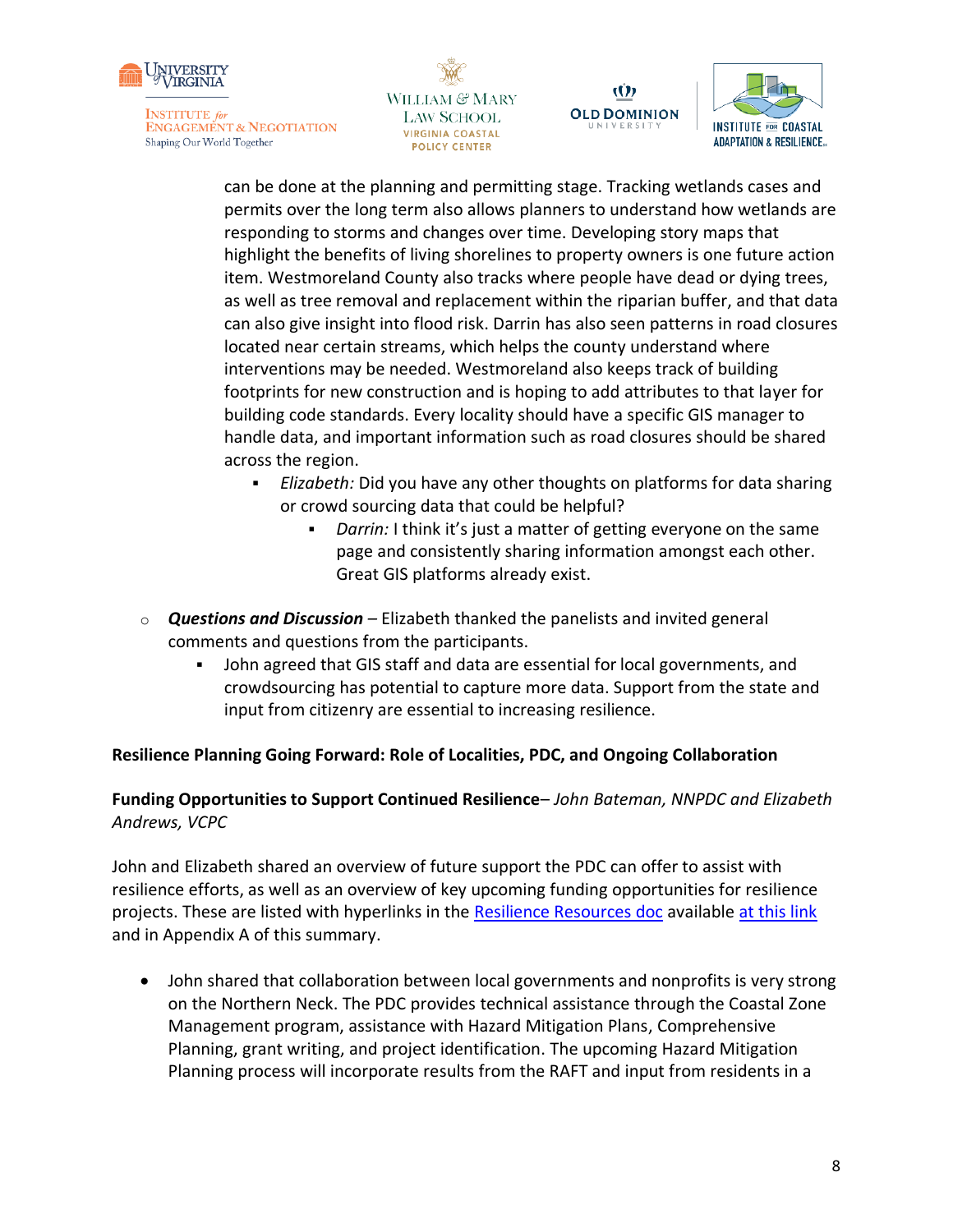







proactive way. John noted that the region wants to incorporate the Coastal Resilience Master Plan and a whole of community approach into all of our planning processes.

- A selection of the most useful funding opportunities is referenced on the Resilience [Resources doc](https://drive.google.com/file/d/1SjUXKH7yimbItdvEe9w_5s_Kaq6b24Uh/view?usp=sharing) and in Appendix A of this summary. There has been a notable increase in state and federal funding for resilience projects and capacity building in the past two years, with more funding coming. It is worth prioritizing these issues as much as possible in the near term to take advantage of this funding. Thinking carefully about how to use these opportunities is a good investment of time. For FEMA grants, note that VDEM has an earlier deadline for localities that want their assistance in applying.
- NFWF has a National Coastal Resilience Fund and supports many projects that have dual resilience and water quality or habitat benefits.
- John is poised and ready to help localities take advantage of Virginia Community Flood Preparedness Fund (CFPF). Under CFPF, there are projects, studies, and capacity building grants. No less than 25% should be used in low-income geographic areas, and localities need a resilience plan in order to apply for some grants.

**Continued Support from The RAFT Team with Thanks to the Jessie Ball duPont Fund**– *Tanya Denckla Cobb, IEN and Elizabeth Andrews, VCPC*

• Generous funding from the Jessie Ball duPont Fund will allow The RAFT team to continue to work in the Northern Neck as well as the Middle Peninsula. The RAFT core team will be able to support resilience committees with resources and provide support for the design and development of an engagement process for the regional Hazard Mitigation Plan. The funding also includes mini grants for boots on the ground, and forming a regional Social Equity Workgroup that will span the Northern Neck and Middle Peninsula. The group will provide guidance for the distribution of grants. With funding from the Jessie Ball duPont Fund, The RAFT will be able to compensate qualifying community experts for their time and energy through honoraria to make this process as inclusive as possible.

# **Moving Forward Together**–*Tanya Denckla Cobb, IEN*

Tanya led a facilitated discussion around progress made during RAFT implementation. She invited participants to respond to three questions about the RAFT process in a collaborative [google doc,](https://docs.google.com/document/d/1liny7EobRmxV2Ph5RY6vCxasd8rmBA-vjmoJYK2TLNU/edit?usp=sharing) shared here in Appendix B. She also reminded participants that feedback could be shared with RAFT core team members over email (Please contact RAFT Project Manager Sierra Gladfelter at [sg6us@virginia.edu\)](mailto:sg6us@virginia.edu), or in the anonymous [evaluation form.](https://docs.google.com/forms/d/e/1FAIpQLScuqRR85KvHpOInS80p_wXKK5pNp2VuQNmbejPq8Q1FEuyNWg/viewform)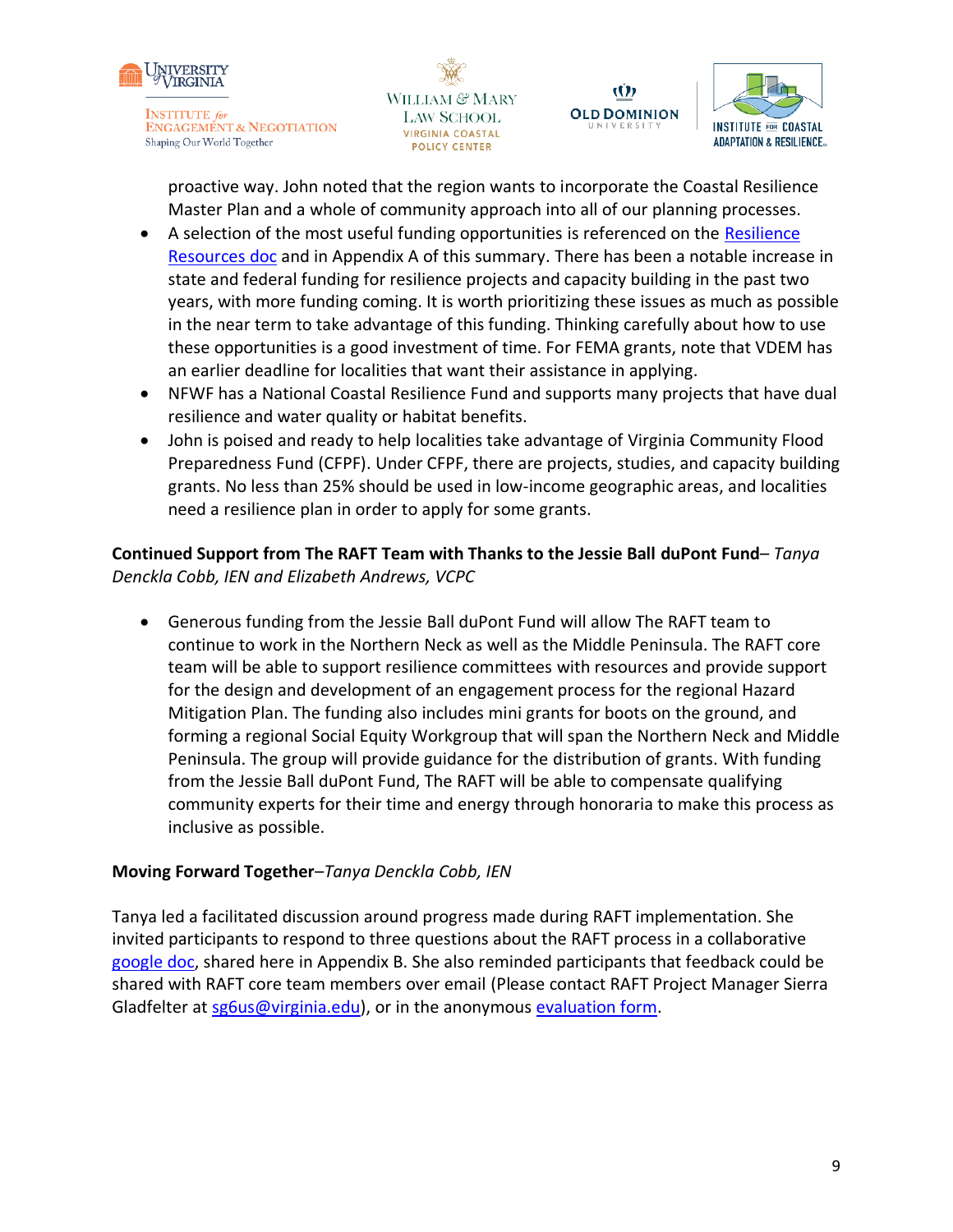







#### **Meeting Attendees**

- 1. **India Adams-Jacobs**, Town Manager, Town of Colonial Beach
- 2. **Kenneth Allison,** Town Council Member, Town of Colonial Beach
- 3. **Michael Barber**, Floodplain Manager, VA Department of Conservation and Recreation (DCR)
- 4. **John Bateman**, Regional Planner, Northern Neck Planning District Commission (NNPDC)
- 5. **Bryant Bays**, Regional Forester, VA Department of Forestry (VDOF)
- 6. **Lowery Becker**, Community Conservation Specialist, Northern Neck Soil and Water Conservation District
- 7. **Jim Blue**, Northumberland County, Executive Director Economic Development
- 8. **Lincoln Boykin**, Grants Officer, River Counties Community Foundation (RCCF)
- 9. **Mason Brent**, Community leader, Farmer, and RCCF Board Member
- 10. **Harrison Bresee**, All Hazards Planner, Region 5, VA Department of Emergency Management (VDEM)
- 11. **Taryn Brice-Rowland**, Lancaster County Economic Development Authority and Co-owner, Rogue **Oysters**
- 12. **Brandy Buford**, Floodplain Manager, DCR
- 13. **Bobbie Burton**, Director, Northern Neck Master Naturalists
- 14. **Lance Carrington**, Director, Guadalupe Free Clinic of Colonial Beach
- 15. **Sara Carroll**, Warsaw- Richmond County Chamber of Commerce
- 16. **Warren Coburn,** Forester, Essex/Westmoreland, VDOF
- 17. **Susan Cockrell,** Town Manager, Town of Kilmarnock
- 18. **Darren Coffrey**, Berkeley Group
- 19. **Joseph Coleman**, Student Support Services, Rappahannock Community College
- 20. **Jackie Davis**, Bay Consortium Workforce Development Board
- 21. **Aimee Dillon**, Branch Services Manager, Central Rappahannock Regional Library, Westmoreland Co.
- 22. **Kathleen Easley**, Planner, Town of Colonial Beach
- 23. **Pat Frere**, Town Manager, Town of White Stone
- 24. **David Fridley**, Environmental Health Manager, Virginia Department of Health (VDH)
- 25. **Josh Gemerek**, Senior Vice President of Housing, Bay Aging
- 26. **Karen Grabowski**, In-home Coordinator, Middle Peninsula-Northern Neck Community Services Board
- 27. **Thomas Hastings**, Community Planning and Liaison Officer, Naval Support Facility Dahlgren
- 28. **Lisa Hull**, Economic Development and Tourism Coordinator, NNPDC
- 29. **Darrin Lee**, Planner, Westmoreland County
- 30. **Chad Lewis**, Community Resilience Coordinator, The Haven Shelter & Services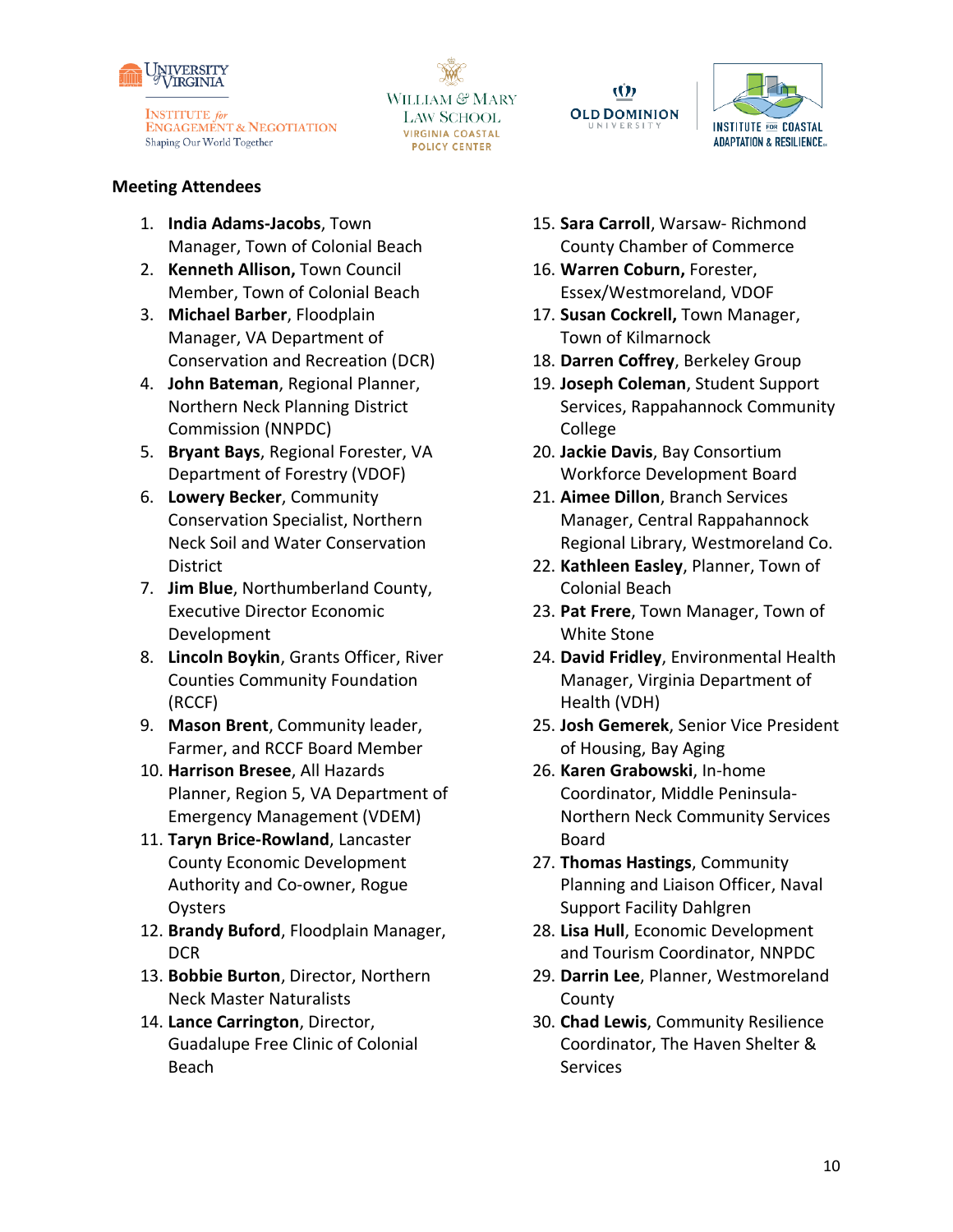

31. **Vanesa Livingstone,** Richmond County Department of Social Services (DSS)

- 32. **Victoria Luna,** Chair of Planning Commission, Town of Colonial Beach
- 33. **Susan Mack**, Organizer, Alliance of Colonial Beach Community Organizations, Northern Neck Tourism Commission
- 34. **David Milby**, Forester, VDOF
- 35. **Stephen Moore**, Disaster Program Manager for the Northern Neck and Middle Peninsula, American Red Cross
- 36. **Hope Mothershead**, Director of Planning & Zoning, Richmond County
- 37. **Ken Pollock**, Transit Director, Bay Transit
- 38. **Jonathan Putt,** Operations Director, Boys & Girls Club of the Northern Neck
- 39. **Amanda Roach**, Senior Marine Scientist, VDH

#### **RAFT Facilitation Team:**

- 1. **Elizabeth Andrews**, Director, Virginia Coastal Policy Center (VCPC), William & Mary Law School
- 2. **Tanya Denckla Cobb**, Director, Institute for Engagement & Negotiation (IEN), University of Virginia (UVA)
- 3. **Sierra Gladfelter**, RAFT Project Manager, IEN, UVA
- 4. **Jane Ann Langford**, Graduate Research Assistant, IEN, UVA

**OLD DOMINION LAW SCHOOL VIRGINIA COASTAL** 

WILLIAM & MARY

**POLICY CENTER** 

Ŵ



- 40. **Jacqueline Samuel**, Vocational Rehab Counselor, VA Department of Aging and Rehabilitative Services (VDARS)
- 41. **Robin Schick**, Mayor, Town of Colonial Beach
- 42. **Marshall Sebra**, Director of Planning & Zoning, Town of Kilmarnock
- 43. **Anne Self**, Lower Rappahannock River Steward, Friends of the Rappahannock
- 44. **Caryn Self Sullivan**, Town Council Member, Town of Colonial Beach
- 45. **Katie Shepard**, Belle Isle State Park Manager, DCR
- 46. **Matt Smith**, GIS/Asset Manager, Town of Colonial Beach
- 47. **Karen Turner**, Rappahannock Community College
- 48. **Mark Walker**, Jessie Ball duPont Fund
- 49. **Aaron Wendt**, Shoreline Engineer, DCR-Shoreline Erosion Advisory Service (SEAS)
- 5. **Linnea Laux**, Graduate Research Assistant, IEN, UVA
- 6. **Gray Montrose**, Assistant Director, VCPC, William & Mary Law School
- 7. **Anne Nelson Stoner**, Graduate Research Assistant, IEN, UVA
- 8. **Wie Yusuf**, Program Director, Old Dominion Institute for Coastal Adaptation & Resilience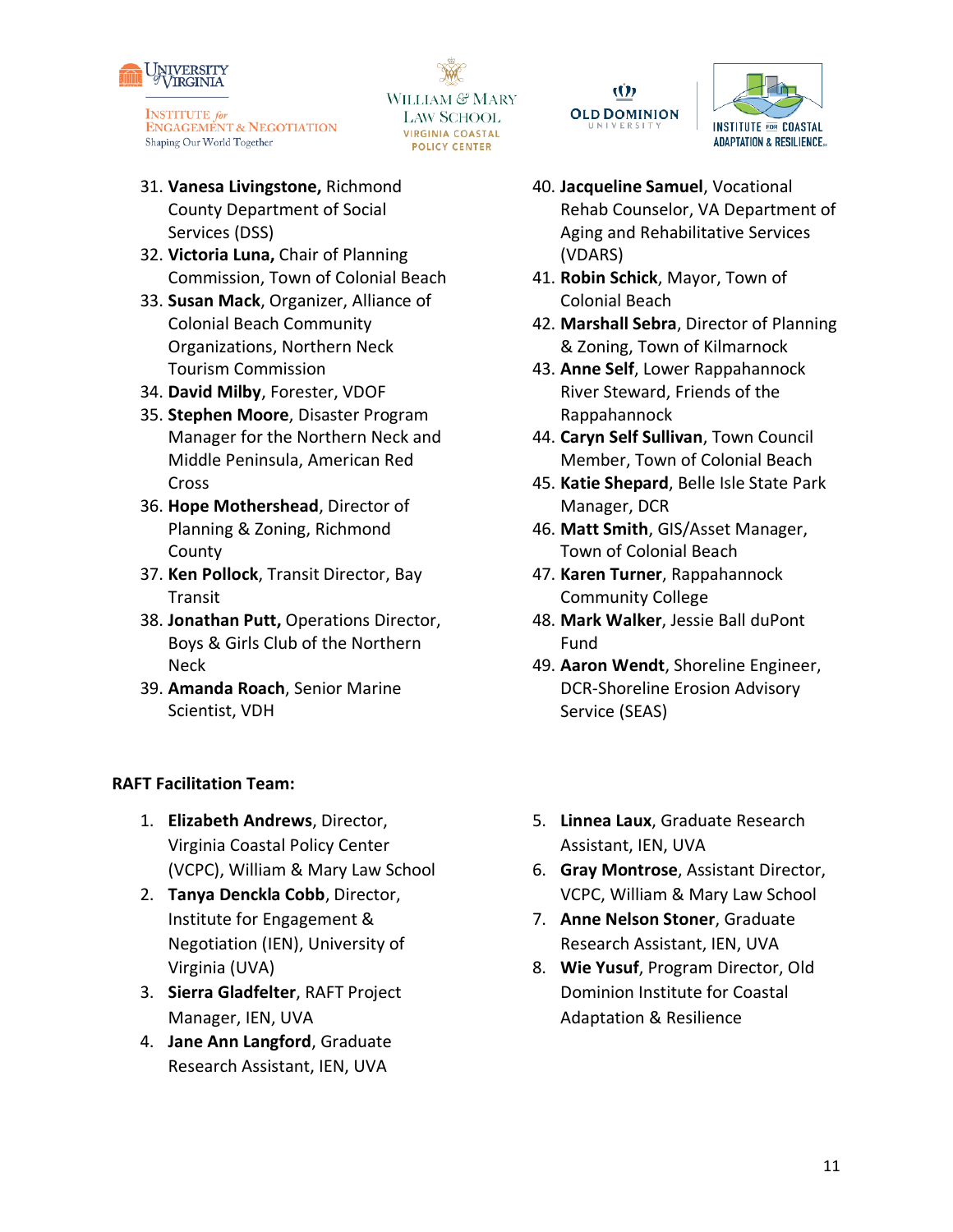

WILLIAM & MARY **LAW SCHOOL VIRGINIA COASTAL POLICY CENTER** 





#### **Appendix A.**

#### **THE RAFT RESOURCES FOR RESILIENCE PLANNING**

### **Incorporating Resiliency in Comprehensive Planning**

The RAFT hosted a webinar in April 2021 to share how localities can and have built resilience into comprehensive planning, and (2) tie comprehensive planning and the NFIP's CRS Program.

- Resiliency in Comprehensive Plans [video](http://www.youtube.com/watch?v=gkV1yLYcq4w&list=PLX1zjRLo43yq6L4DU8J2nuyi2jv4x-wNm&index=5) and [slide deck](https://raft.ien.virginia.edu/system/files/Portsmouth_Comp_Plan_Workshop_23%20Apr%202021.pdf) Brian Swets, *City of Portsmouth*
- Resilience and Mitigation Planning on the Eastern Shore of Virginia [-video](http://www.youtube.com/watch?v=ejTmCm0DTTA&list=PLX1zjRLo43yq6L4DU8J2nuyi2jv4x-wNm&index=4) and [slide deck](https://raft.ien.virginia.edu/system/files/Eastern_Shore_Comp_Plan_Workshop_23%20Apr%202021.pdf) Shannon Alexander, *A-NPDC*
- Resilience Planning Highlights [-video](http://www.youtube.com/watch?v=AOhL_wXRXfw&list=PLX1zjRLo43yq6L4DU8J2nuyi2jv4x-wNm&index=7) and [slide deck](https://raft.ien.virginia.edu/system/files/The_RAFT_Comp_Plan_Workshop_23%20Apr%202021.pdf) Gray Montrose, *VCPC*
- The NFIP's Community Rating System: Comprehensive Planning [video](http://www.youtube.com/watch?v=Tkz2sQ7SnJA&list=PLX1zjRLo43yq6L4DU8J2nuyi2jv4x-wNm&index=6) and [slide deck](https://raft.ien.virginia.edu/system/files/Wetlands_Watch_Comp_Plan_Workshop_23%20Apr%202021.pdf) Mary-Carson Stiff, *Wetlands Watch*
- Incorporating Resilience into Planning video- John Bateman, *NNPDC*
- *Resilience and Planning*  [video](https://youtu.be/4wRGKo01FX4) Curt Smith, *MPPDC*

Sample comprehensive plans that incorporate resilience:

- [Accomack County Comprehensive Plan](https://www.co.accomack.va.us/Home/ShowDocument?id=10669)
- [Town of Chincoteague Draft Comprehensive Plan](https://chincoteague-va.gov/wp-content/uploads/2020/01/2020-Comprehensive-Plan-Full-Document-revph.pdf)
- [Northampton County Draft Comprehensive Plan](https://www.co.northampton.va.us/UserFiles/Servers/Server_14877142/File/Government/Departments_Elected%20Offices/Planning,%20Permiting%20&%20Enforcement/Comp%20Plan%202019/YourNorthampton2040_PublicHearingDraft_May4_21.pdf)

# **Emergency Risk Communication Plan Tool**

This tool offers a 7-step process for counties and towns to develop Emergency Risk Communication Plans. Download the tool and fillable templates for [towns](https://raft.ien.virginia.edu/system/files/Town%20ERC%20Planning.pdf) and [counties.](https://raft.ien.virginia.edu/system/files/County%20ERC%20Planning%20%281%29.pdf)

#### **Coastal Virginia Small Business Resilience Self-Assessment and Guide**

This resilience self-assessment and guide is a resource for small businesses and organizations supporting businesses. Download the [Self-Assessment and Guide and other resources.](https://www.floodingresiliency.org/coastal-virginia-small-business-resilience-self-assessment-and-guide/)

# **Coastal Virginia Tourism Business Resilience Assessment Report**

This report assesses the resilience of the tourism industry in Virginia, and offers recommendations for improvement. Download the [Report.](https://www.floodingresiliency.org/wp-content/uploads/2017/12/CCRFR-BrandedReport-Tourism-Report-FINAL.pdf)

#### **Assessing Community Vulnerability, Mapping, and Data Needs: Planning Worksheet**

This exercise seeks to understand the specific impacts of hazards on a locality and identify populations vulnerable to those impacts. Download the [Planning Worksheet](https://raft.ien.virginia.edu/system/files/Exercise%20Contextualizing%20Natural%20Hazards%20and%20Impacts%20on%20Vulnerable%20Populations_Final.pdf) an[d data list.](https://docs.google.com/document/d/1PNa9LkfzoTtKZncgwV9Q25bHo5q0Xf_rgs5BGJZidwY/edit) For localities in the Norhtern Neck, you can also view an [online map](https://uvalibrary.maps.arcgis.com/apps/View/index.html?appid=198aa46fa25a4997b80fe963dfa100c8) with various data layers.

# **COVID Rapid Response Study and Asset Map**

This project analyzed COVID-19 impacts on delivery of critical services to vulnerable populations and identified gaps and opportunities for increased resilience (download the [report\)](https://raft.ien.virginia.edu/system/files/The%20Impacts%20of%20COVID-19%20on%20Service%20Delivery%20in%20the%20Northern%20Neck_%20Barriers%2C%20Lessons%2C%20and%20Opportunities%20for%20Increased%20Resilience_August%202021.pdf). The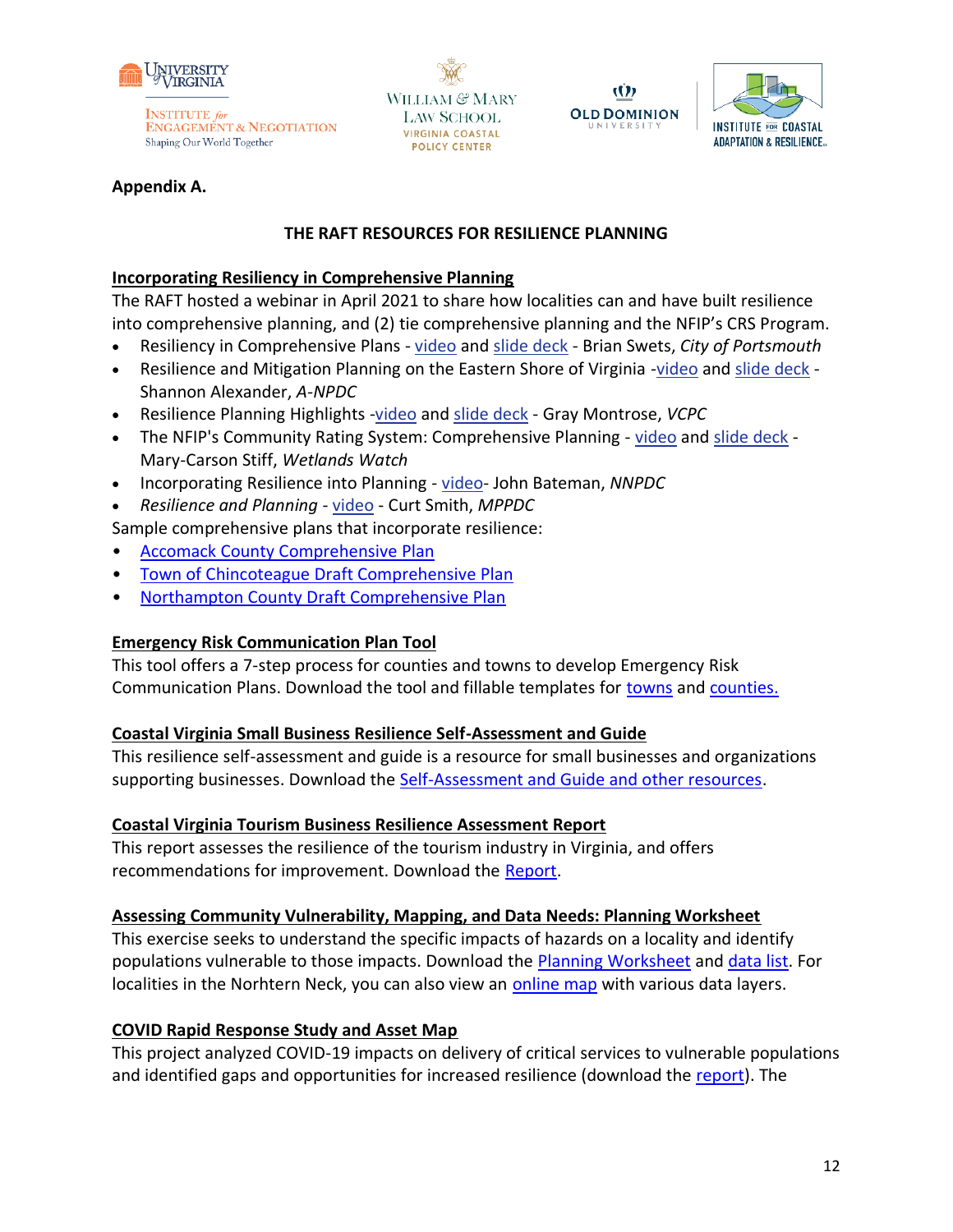

WILLIAM & MARY **LAW SCHOOL VIRGINIA COASTAL POLICY CENTER** 





[Northern Neck Community Asset Map](https://www.google.com/maps/d/u/0/edit?mid=1bWAgIdMWQ_Q6HBg_HeJ1Kc4EoNzild56&usp=sharing) identifies critical service provider locations, service areas, hours of operation, and contact information.

# **Local Resilience Committees: Formation Worksheet**

This worksheet is designed to assist localities to establish a formal resilience committee structure by leading locality representatives through a brainstorming process to consider key questions and identify an appropriate committee framework. Download the [Worksheet.](https://raft.ien.virginia.edu/system/files/Resilience%20Committee%20Brainstorming%20Worksheet_FINAL.pdf)

More resilience planning resources are available on [The RAFT website.](https://raft.ien.virginia.edu/raft-resilience-research-policy-products)

# **FUNDING OPPORTUNITIES TO SUPPORT FUTURE RESILIENCE** (August 2021)

# **FEMA Building Resilient Infrastructure and Communities (BRIC) and Flood Mitigation Assistance (FMA) Grant Programs**

- [Notice of Funding Opportunity](https://www.fema.gov/grants/mitigation/fy2021-nofo)
- **[BRIC](https://www.fema.gov/grants/mitigation/building-resilient-infrastructure-communities)** will support states, local communities, tribes and territories undertaking hazard mitigation projects. Guiding principles are: supporting communities through capability- and capacity-building; encouraging and enabling innovation; promoting partnerships; enabling large projects; maintaining flexibility; and providing consistency.
- **[FMA](https://www.fema.gov/grants/mitigation/floods)** provides funding to states, local communities, federally recognized tribes and territories to fund projects that reduce or eliminate the risk of repetitive flood damage to buildings insured by the NFIP.

VDEM is currently accepting pre-applications/applications, due November 10, 2021

# **Virginia Community Flood Preparedness Fund (VA CFPF)**

- [Call for proposals](https://www.dcr.virginia.gov/dam-safety-and-floodplains/dsfpm-cfpf)
- [2021 Grant Manual](https://www.dcr.virginia.gov/dam-safety-and-floodplains/document/2021-CFPF-Manual.pdf)

The VA CFPF uses funding from RGGI auction proceeds to provide support for regions and localities across Virginia to reduce the impacts of flooding through resilience projects, studies, and capacity building and planning activities.

Round 1 applications due September 3, 2021

Round 2 applications due November 5, 2021

# **National Fish & Wildlife Foundation**

- **[Chesapeake Bay Stewardship Fund](https://www.nfwf.org/programs/chesapeake-bay-stewardship-fund)** provides targeted investments that support networking and information-sharing among restoration partners on emerging technologies, successful restoration approaches, and new partnership opportunities.
- **[National Coastal Resilience Fund](https://www.nfwf.org/programs/national-coastal-resilience-fund)** supports conservation projects that restore or expand natural features such as coastal marshes and wetlands, dune and beach systems, oyster and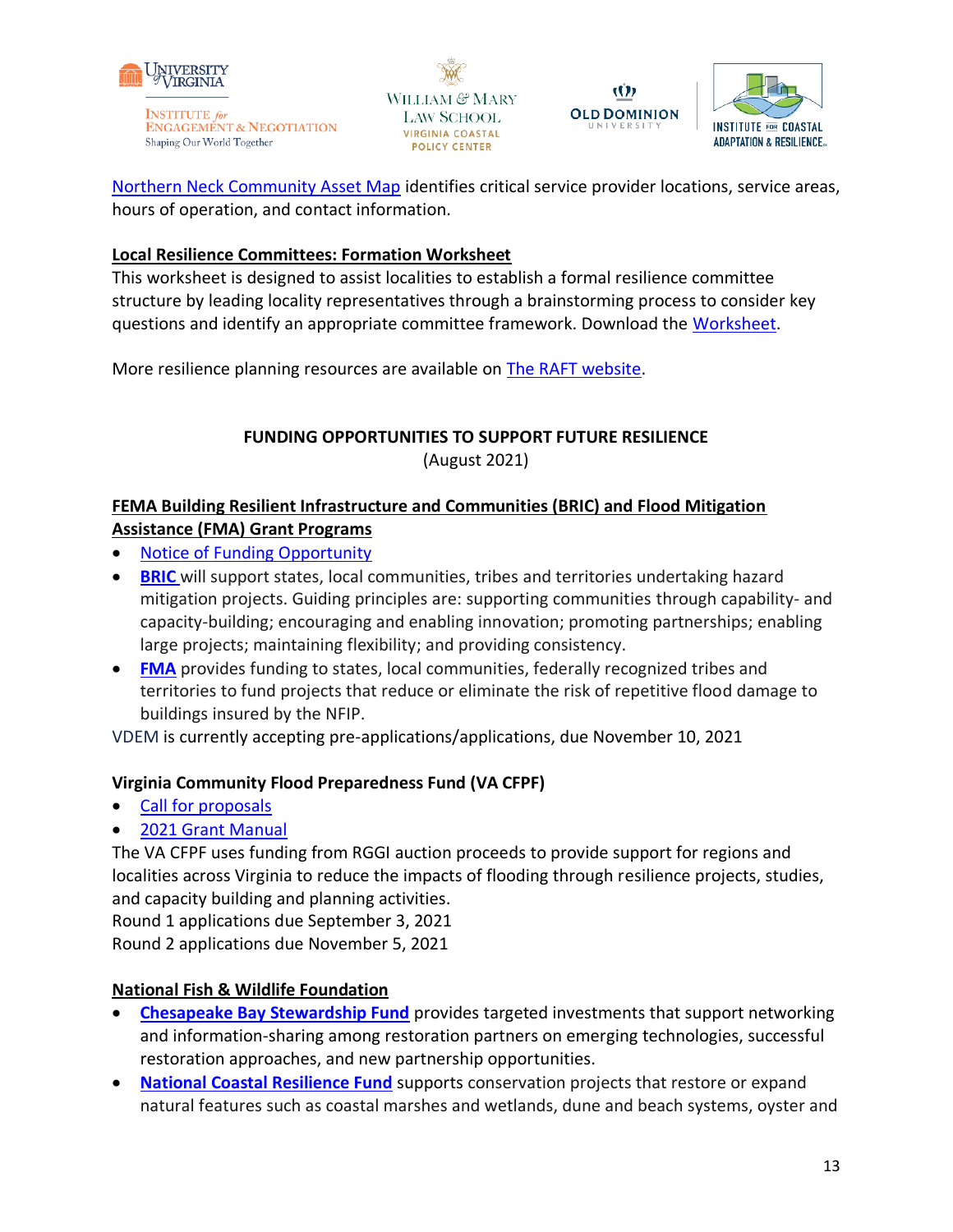







coral reefs, forests, coastal rivers and floodplains, and barrier islands that minimize the impacts of storms and other naturally occurring events on nearby communities.

# **Virginia Conservation Assistance Program (VCAP)**

[VCAP](https://vaswcd.org/vcap) funds are available for stormwater mitigation practices and living shorelines. An asset for home owners and business owners and for localities to get buy-in for helping address resilience issues.

### **Virginia Department of Forestry**

Urban and Community Forestry Assistance Grants to encourage projects that promote the protection and enhancement of urban and community forest ecosystems, tree planting, and the care of trees and education on tree issues.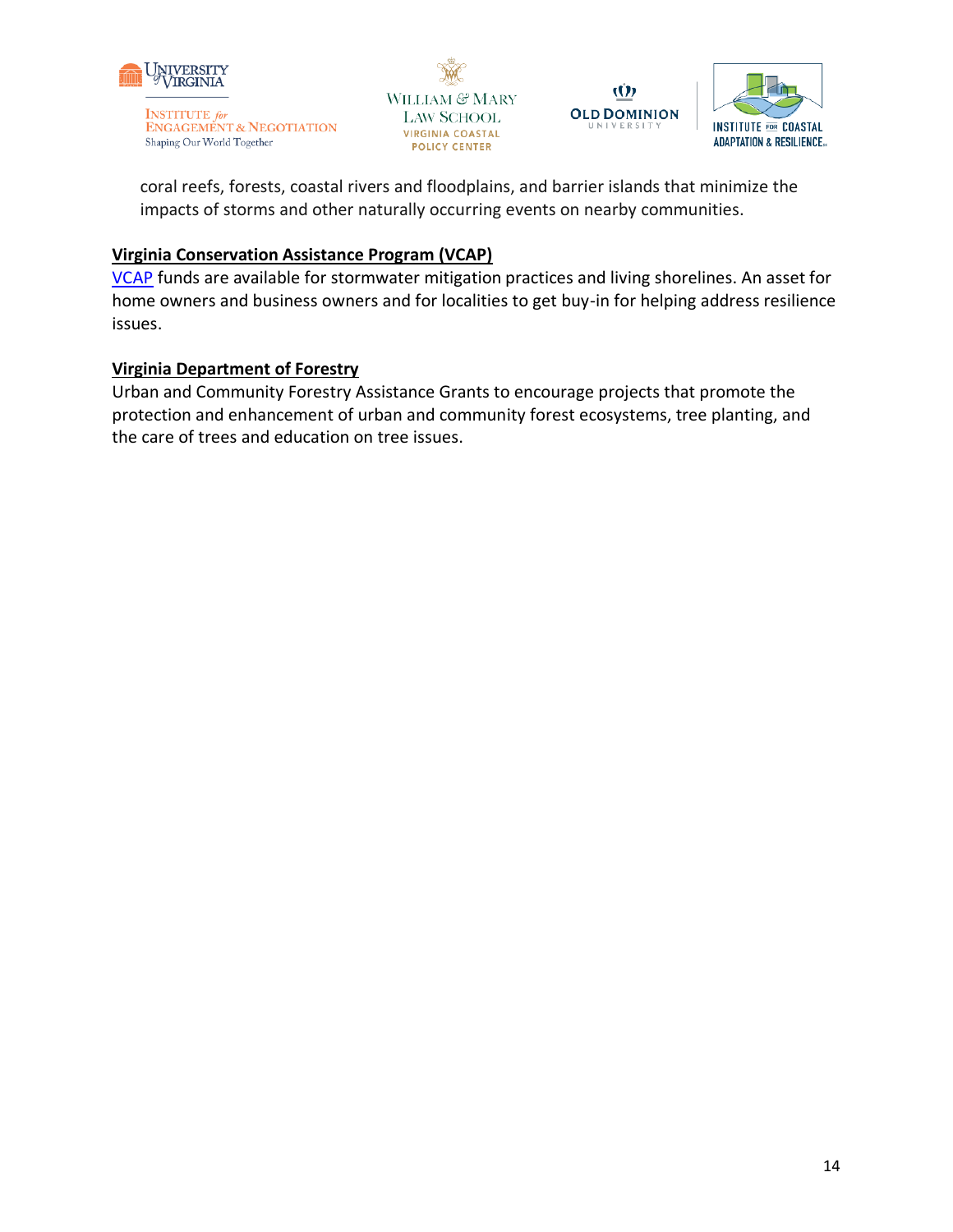

WILLIAM & MARY **LAW SCHOOL VIRGINIA COASTAL POLICY CENTER** 





#### **Appendix B: Google Doc for RAFT Participant Feedback**

#### **3 Questions for You!**

#### **PLEASE TYPE IN YOUR IDEAS & SUGGESTIONS BELOW!**

#### **These will be anonymous, so please don't be shy!**

- **1. What needs, priorities, or opportunities do you see in your town or county, or the Northern Neck region as a whole, for increasing your resilience? For example:**
	- **a. Workshops? Training? Opportunities for gathering/ sharing/ collaboration?**
	- **b. Research?**
	- **c. Data needs?**
	- **d. Grant writing?**
	- **e. Needs for historically excluded or underrepresented populations?**
	- **f. Other?**

#### **Type Your Ideas/ Suggestions here:**

- Encouraging training for certified floodplain managers as the certification is necessary for some funding.
- Greater opportunities for collaboration within, between local governments and inclusive of residents and community organizations
- Classes/workshops/discussion with collaboration at public meeting places (churches, libraries, or virtually)
- As our communities continue to "revitalize," planning for how to protect populations in our communities who are already marginalized from being further marginalized by gentrification.
- Regular forum to involve voices from underrepresented populations a way for people to engage without committing to regular committee meetings
- Breaking down silos and increasing cross-organizational communication
- Utilize the Potomac Watershed Roundtable and Rappahannock River Roundtable as forums for continuing resilience discussions, particularly natural and nature-based infrastructure (blue-green)
- Integrating input from community organizations and local government in an independent and apolitical space (as the RAFT is already doing) is what an effective process looks like
- How to get VIMS septic systems analysis (new 2-year project) into the PDC's 2022 hazard mitigation plan update?
- **2. What do you see as the biggest challenges for advancing resilience that need attention? For example:**
	- **a. Infrastructure**